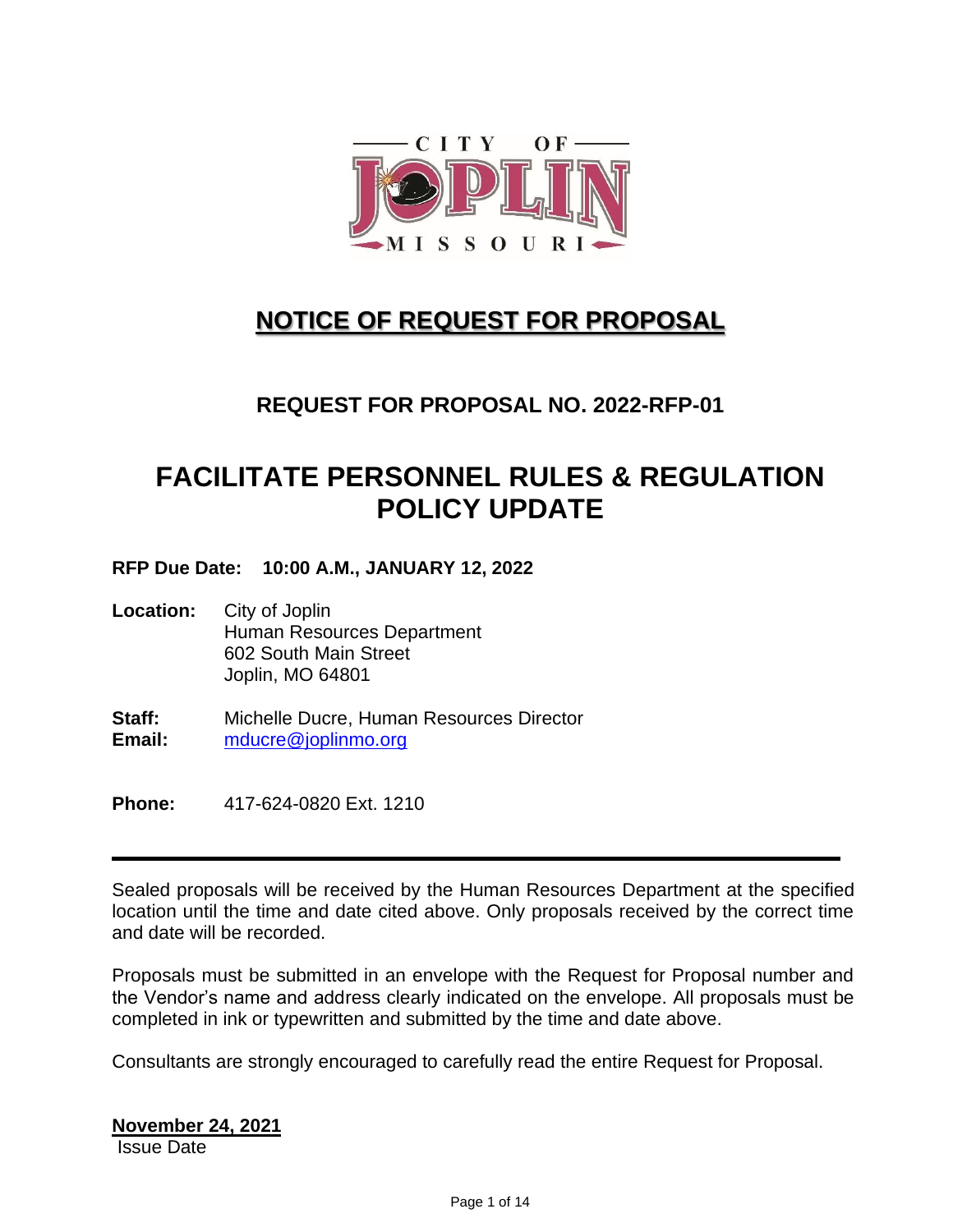#### **CITY OF JOPLIN, MISSOURI**

#### **1.0 SCOPE OF WORK**

#### **1.1 Purpose**

The City is interested in obtaining the services of a consulting firm to facilitate and perform an update of the City's Personnel Rules & Regulations. The City is interested in a qualified firm capable of taking a creative and innovative approach to the facilitation of the update of the Rules & Regulations Manual. Previous experience with public sector agencies is preferred. The selected consultant will provide data, documentation, and recommendations to the Human Resources Director and the City Manager's Office, in conjunction with an internal employee work group and Management Team, on the update of the Rules & Regulations that is discussed further in this request for proposal (the "RFP").

#### **1.2 Background**

Incorporated in 1873, the City of Joplin is located in the southwest corner of Missouri and is the State's fourth largest metropolitan area. Population growth within the City limits, which covers more than thirty square miles, continues to grow modestly while rapid growth is being experienced in the surrounding regional area. Joplin's actual population is 51,762 that swells to approximately 225,000 during the day. The City's fiscal year begins on November 1. The total annual budget of the City is approximately \$140 million. The City currently employs approximately 585 full-time equivalent employees representing a total payroll of about \$36.4 million. City employees work in fourteen distinct departments: City Manager's Office, City Clerk's Office. Legal Services, Human Resources, Finance, Information Technology, Municipal Court, Public Health Department, Planning, Development & Neighborhood Services, Convention & Visitor's Bureau, Public Works, Police, Fire, and Parks & Recreation.

The City is looking to simplify and update the Rules & Regulations in accordance with best practices across comparable cities in Missouri. The current Rules & Regulations do not reflect the current type of Pay Plan adopted by the City. The City desires consistent and compliant personnel rules & regulations that protect the City and employees.

#### **1.3 Minimum Scope of Services**

Consistent and compliant personnel rules & regulations are critical in helping facilitate services to the public and providing for a fair and equitable system of personnel administration and management to help ensure the recruitment of quality employees to the City, as well as the retention of current high-performing employees. It is anticipated the successful bidder will be required to hold a **minimum** of ten in-person meetings to complete this project.

A responsive proposal will include a proposed methodology, approach, timeline, and costs that would accomplish the following outcomes:

A. Review and analyze the existing Personnel Rules & Regulations in an objective manner to determine and make recommendations designed to ensure that policies are consistent and compliant with city ordinances, as well as State and Federal laws.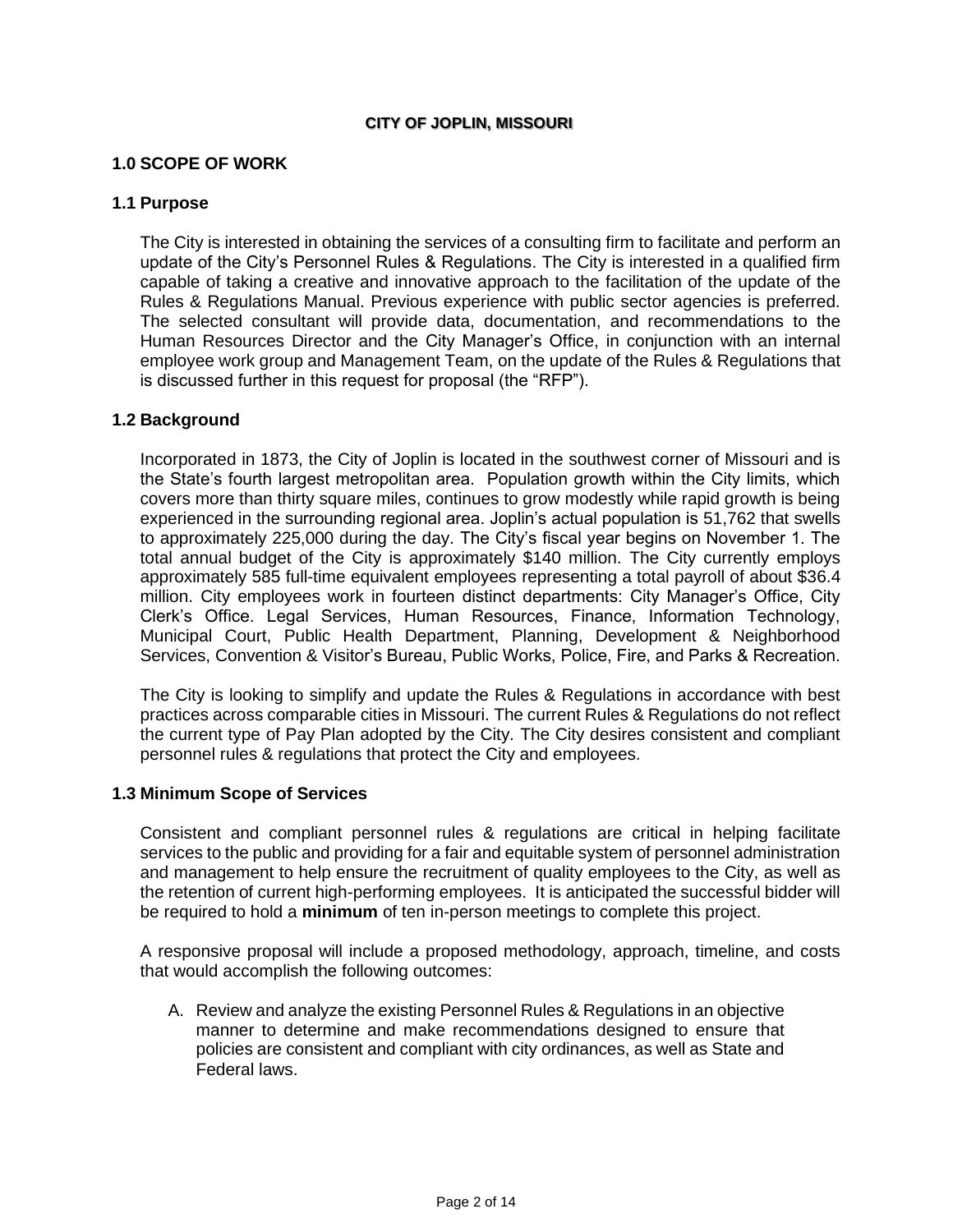- B. Review and learn current personnel practices as compared to the existing Personnel Rules & Regulations Manual.
- C. Review, analyze and make recommendations on any sections that should be administrative policies rather than included in the Personnel Rules & Regulations.
- D. Review and make recommendations to simplify policies and ensure consistent, but flexible policies to protect the City and its' employees.
- E. Compare the current and proposed Personnel Rules & Regulations Manual to best practices found in other Missouri municipalities. Make recommendations for changes, if needed, based on these best practices.
- F. Review and make specific recommendations on any sections within the Personnel Rules & Regulations which present conflicting information. Evaluate and ensure the Rules & Regulations Manual is in compliance with current Federal, State, and local laws.
- G. Provide a methodology and framework for the City to evaluate and maintain the Personnel Rules & Regulations into the future.
- H. Provide progress summaries to the Human Resources Director, City Manager and Employee Work Group, as determined, on a regular basis throughout the project.
- I. Facilitate a minimum of ten (10) onsite meetings with key stakeholders, as determined by the Work Group, during the process to review and discuss the current and proposed policies. This could include the City Council, City Manager, Department Directors, the Employee Work Group, or various employee groups.
- J. Provide a recommended final updated Personnel Rules & Regulations Manual to be presented to the Personnel Board and City Council for adoption, along with a summary of the proposed changes compared to the current language by section.
- K. Provide a comprehensive final report outlining methodologies, findings, conclusions, and recommendations.
- L. Provide an Executive Summary and Presentation for City Council.

#### **1.4 Content Requirements**

Each Proposal shall include the following:

The Proposal must detail how the Consultant will provide the Scope of Services required by this RFP and the cost of providing those services. Price guarantees should be included if applicable. Consultants are encouraged to present in their Proposals any alternate or creative means of providing any item specified in the Minimum Scope of Services and the effect that would have on the proposed prices.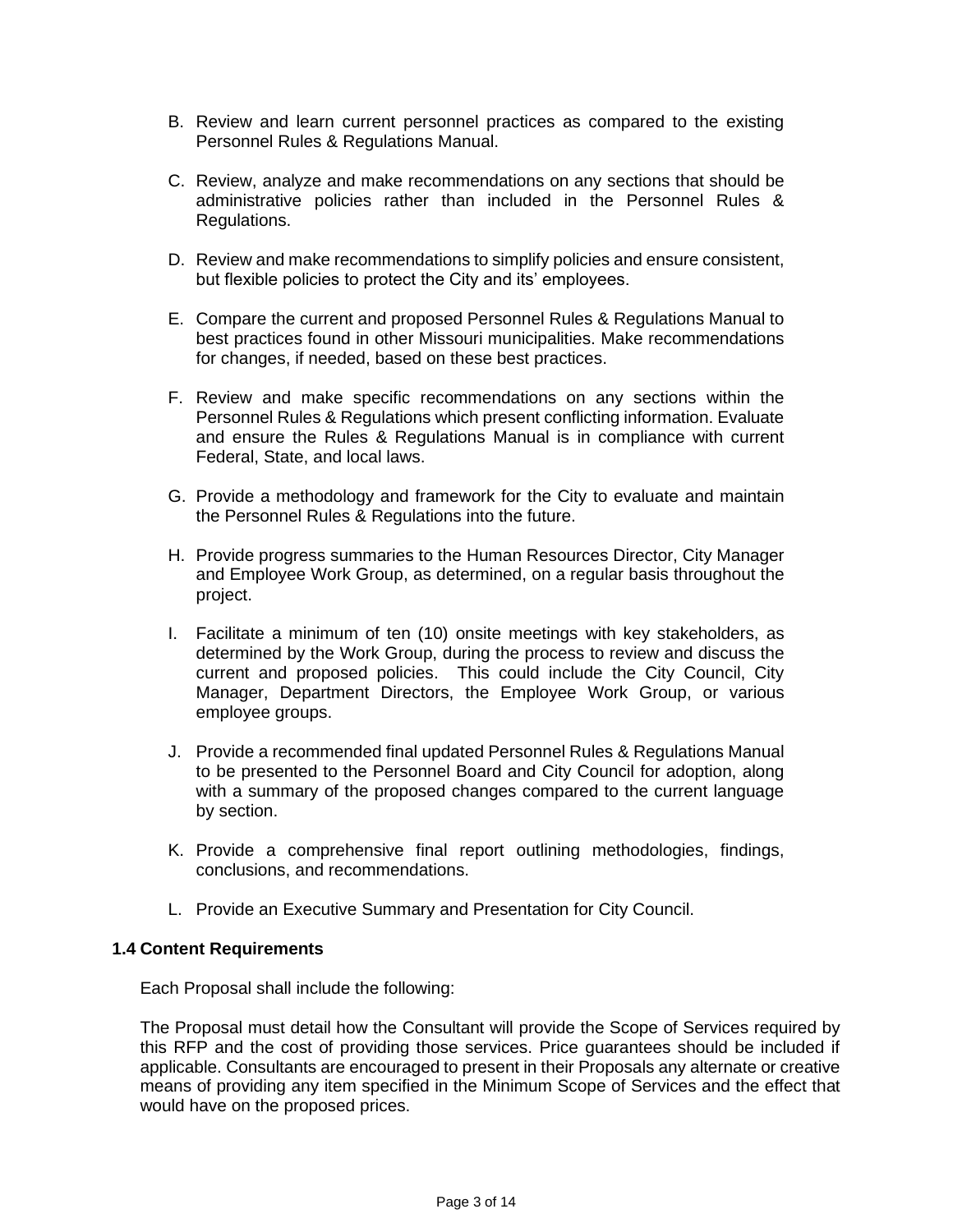# **1.4.1 Company Profile**

Provide the following information relative to your firm:

- A. Firm name and business address, including telephone and facsimile numbers, and e-mail address.
- B. Year established (include former firm names and year established). Identify the country and state in which the firm was incorporated or adopted.
- C. Provide the Firm's type of ownership and, if applicable, parent company or subsidiaries. Include dates of any corporate mergers and/or acquisitions, including all present and former subsidiaries with dates of any and all restructuring since the founding date. Also, provide any licensure in Missouri.
- D. Clarify the business address and telephone number of the office(s) at which the work is to be accomplished (if different than item #A). Also include the name, address, and telephone number of the project manager, if different than item A.

# **1.4.2 Organizational Structure**

Describe your firm's organizational structure and discuss how you anticipate organizing your project team for this engagement.

# **1.4.3 Key Staff Resumes**

Provide a listing of key project team members who will be involved. Provide resumes for the project manager and other key managerial staff and technical information, which include work experience, education, and any work-related publications. The key people proposed for the project must actually participate. If, because of extenuating circumstances, a member must be replaced, the City must approve the new member.

# **1.4.4 Experience and Qualifications**

Set forth your experience and qualifications as they relate to the proposed project in terms of technical scope, tasks involved, deliverable products, and other elements of the work as they relate to the evaluation criteria and all requirements of this RFP. The Proposal should provide all information which the Consultant considers pertinent to its qualifications for performing the work called for by the RFP.

# **1.4.5 References**

Each Consultant must furnish a minimum of three (3) references. References should be listed for similar type work as requested in this RFP. Each reference must identify and describe the project worked on and specify the originating and final project manager for the party providing the reference. References may or may not be reviewed or contacted, at the sole discretion of the City.

# **1.4.6 Timeline to Complete Study**

Each Consultant must furnish a timeline to complete the scope of work outlined in this RFP.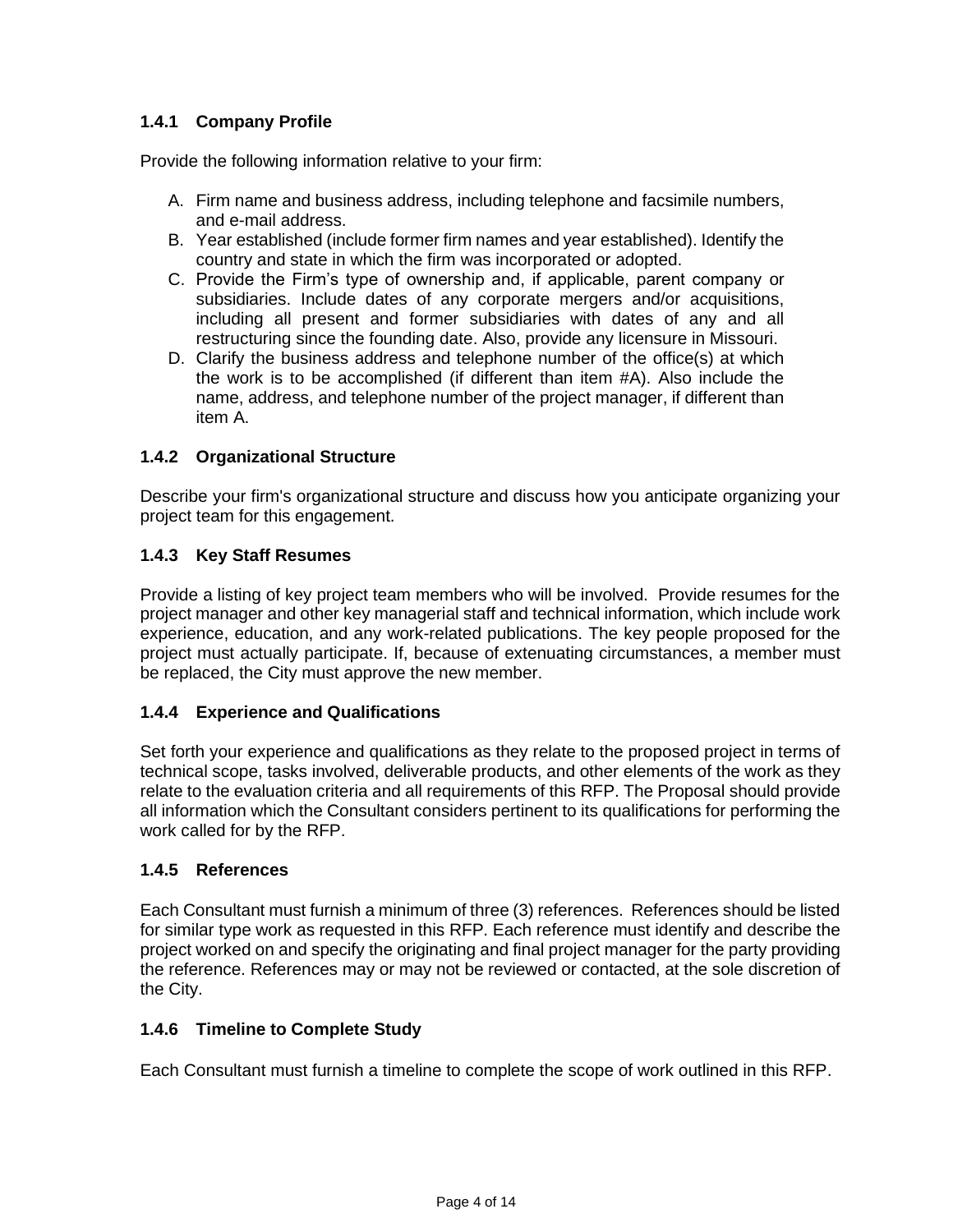# **1.4.7 Cost of Proposal**

Each Consultant will list a cost for all of the services included in the Minimum Scope of Services. An hourly rate at which the City would be billed for any services that the City might request outside the scope of the items listed in this RFP.

### **1.5 Administrative Requirements**

#### **1.5.1 RFP Schedule**

The City anticipates that the following timetable will apply to this RFP. The dates following the October 4, 2021 RFP issue date are subject to change:

| Activity                                 | Date             |
|------------------------------------------|------------------|
| <b>RFP</b> issued                        | November 24,     |
|                                          | 2021             |
| <b>RFP Due Date</b>                      | January 12, 2022 |
| Finalist Interviews (if required)        | Week of January  |
|                                          | 24, 2022         |
| <b>Vendor Selection</b>                  | Week of January  |
|                                          | 24, 2022         |
| <b>Complete Contract</b>                 | January 31, 2022 |
| Present Contract to Council for Approval | February 7, 2022 |
| <b>Consultant Commence Work</b>          | February 8, 2022 |
|                                          | or after         |
| <b>Final Report Complete</b>             | TBD              |

Addenda to the RFP and Requests for Information:

The City may, at its sole discretion, issue Addenda to this Request for Proposals containing responses to questions and requests for information, clarifications or revisions of the RFP, or any other matters that the City deems appropriate. Addenda will be issued to those to whom the City sent the original RFP.

Any question, request for clarification, or request for additional information regarding this RFP should be submitted no later than December 10, 2021 via e-mail to [mducre@joplinmo.org,](mailto:mducre@joplinmo.org) or in writing, to Michelle Ducre (Attn: Personnel Rules & Regulations Policy Update RFP), City of Joplin, 602 South Main Street, Joplin, MO 64801. No oral response by any employee or agent of the City shall be binding on the City or shall in any way be considered a commitment by the City. If a Consultant finds any inconsistency or ambiguity in the RFP, the Consultant is requested to contact the Human Resources Department, at the above address.

# **1.6 Proposal Selection and Evaluation**

#### **1.6.1 Proposal Evaluation Process**

Proposals, which the City determines in its sole discretion, that are deemed responsive to this RFP, will be reviewed and evaluated by the City. The City reserves the right to request Consultants to make one or more presentations to the City at the City's offices at the Consultant's sole cost and expense, addressing Consultants' ability to achieve the scope of work of this RFP. Proposals will be evaluated, in part, according to whether the Consultant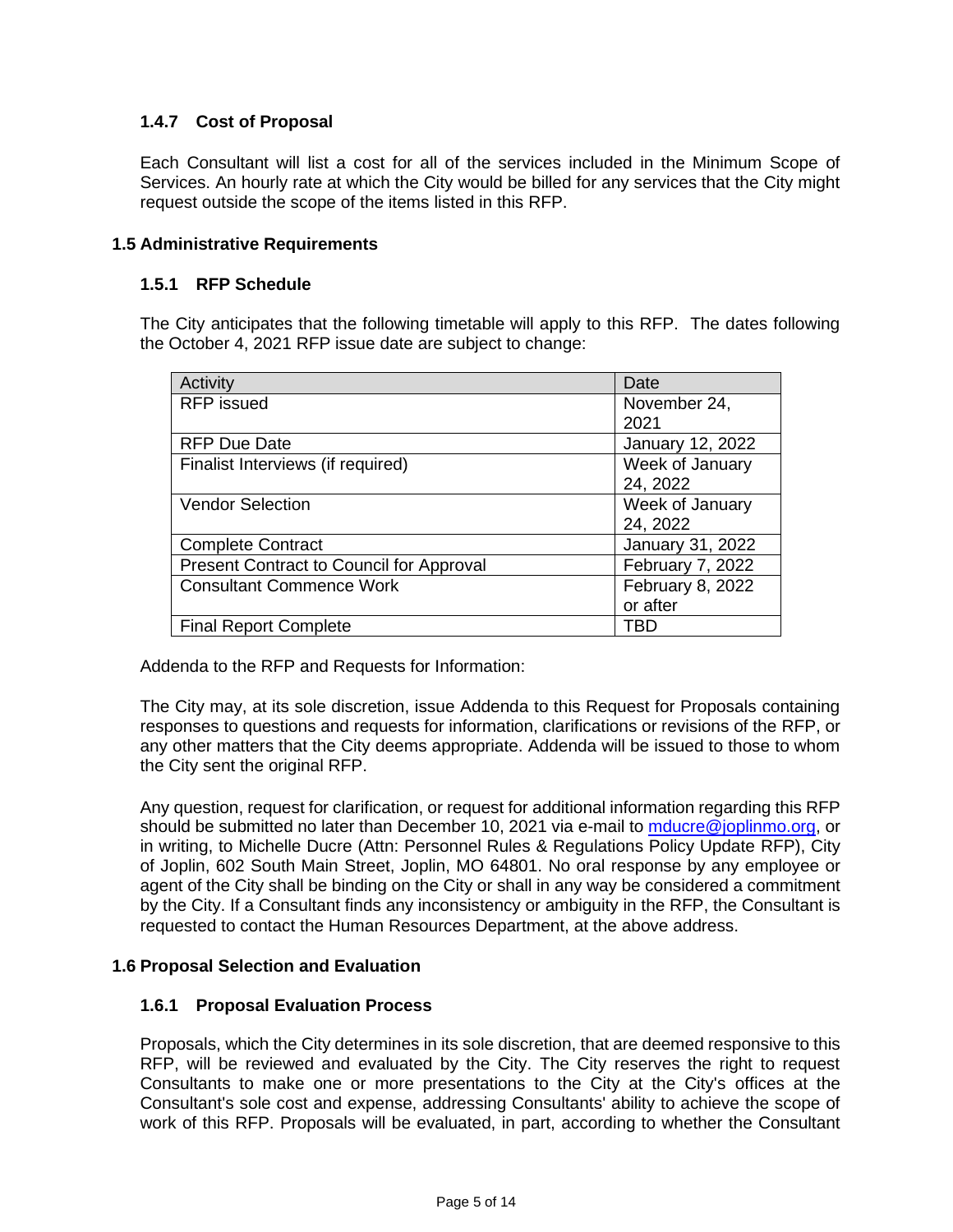meets the minimum qualifications and submits a proposal complying with all the requirements of this RFP.

Evaluation of vendor proposals will be based on the following criteria:

- 25% Methodology that the vendor will use to conduct work outlined in RFP and evidence of ability to perform the work described herein.
- 25% Experience previous experience performing related projects of complex nature, including, but not limited to, similar size and type of organization.
- 10% References will be based on references submitted as part of RFP but can include clients not submitted.
- 30% Cost of proposal must contain a cost for the requested scope of work in a "not to exceed" amount.
- 10% Staff capability and availability of professional staff to serve the City of Joplin in a competent and timely manner.

### **1.6.2 Responsibility for Costs**

The Consultant shall be fully responsible for all costs associated with the development, preparation, transmittal, and submission of any Proposal or material submitted in response to this RFP. The City assumes no contractual or other obligations as a result of the issuance of this RFP, the preparation or submission of a Proposal by a Consultant, the evaluation of Proposals, or the selection of any Consultant for further negotiations.

#### **1.7 Contract Terms and Conditions**

The City may condition award of the Contract on the Consultant's acceptance of the terms and conditions contained in the form of agreement attached hereto and made a part hereof as Exhibit A. Consultants may submit with its Proposal, written objections to the terms and conditions established in this RFP and/or agreement by identifying the specific section(s) and paragraph(s) objected to, stating the reason(s) for the objection and proposing alternative terms. Should Consultant object to any of the terms and conditions established in this RFP, including the form of agreement, the City reserves the right, in its sole discretion, to permit Consultant to rescind any or all such exceptions at any time prior to award of a contract. The City, in its sole discretion, may evaluate proposals according to whether the Consultant objects to terms and conditions and if Consultant does object, the number and type of objections. In no event shall the City's selection of a Consultant for further negotiations constitute acceptance of any objection or proposed alternative to the terms and conditions established in this RFP. The City reserves the right, however, to add, delete, revise, or negotiate terms and conditions different than those included in the RFP, if, in the sole judgment of the City, it is in the best interest of the City to do so.

#### **1.8 Exhibits**

The following exhibits are referenced in this RFP, incorporated into and made a part of this RFP:

- A. City of Joplin Standard Professional Services Agreement
- B. City of Joplin Personnel Rules & Regulations Manual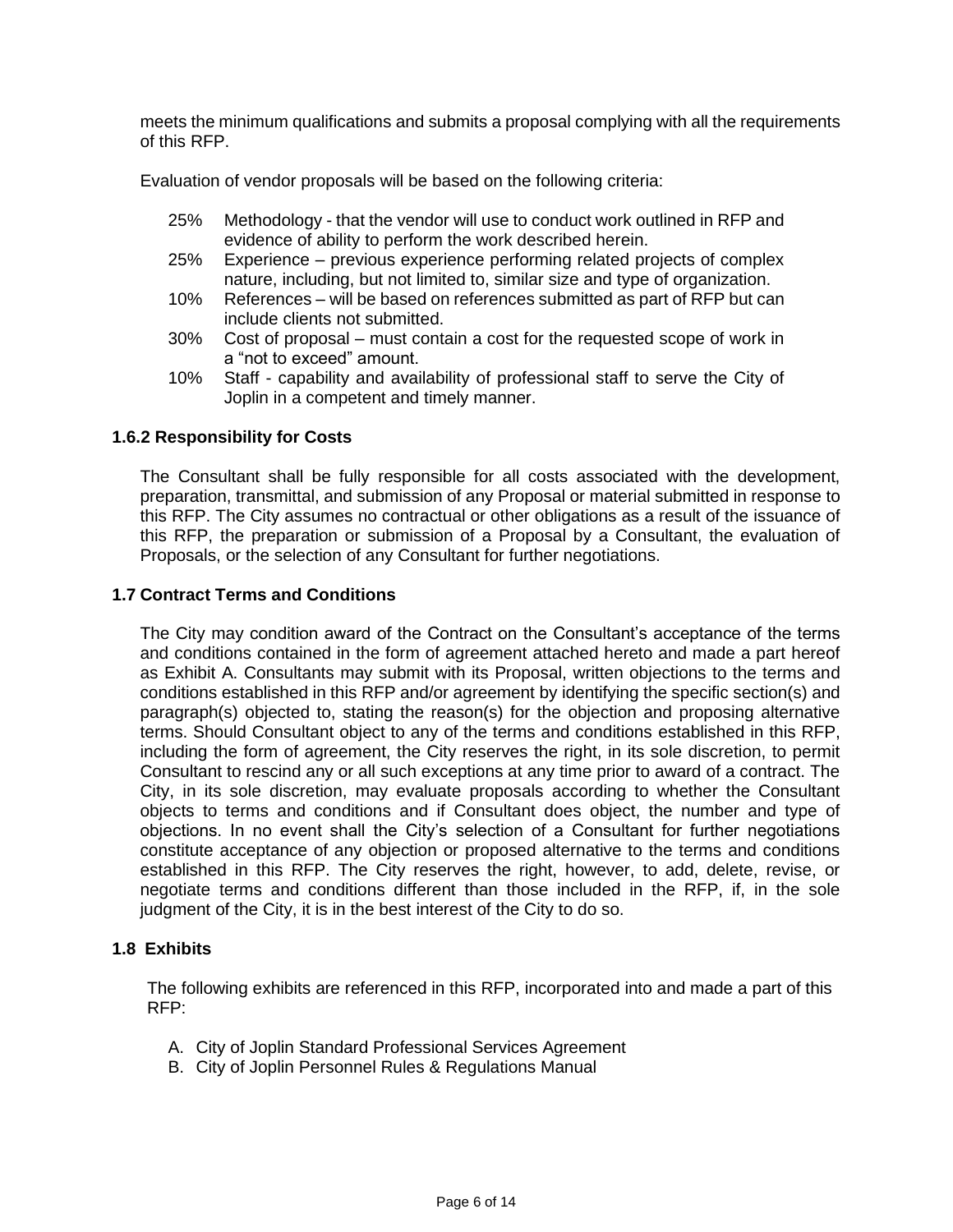# **2.0 FORMAT AND CONTENT OF PROPOSAL**

#### **2.1 Proposal Terms and Conditions**

The following terms and conditions apply to submitting proposals in response to this Request for Proposal:

#### **2.2 Interviews**

The City reserves the right to conduct personal interviews or require presentations of any or all proposers prior to selection. The City will not be liable for any costs incurred by the proposer in connection with such interviews/presentations (i.e., travel, accommodations, etc.) If finalist interviews are held, the interview process shall determine the final recommendation.

#### **2.3 Request for Additional Information**

The proposer shall furnish such additional information as the City of Joplin may reasonably require. The City reserves the right to make investigations of the qualifications of the proposer as it deems appropriate.

### **2.4 Acceptance/Rejection/Modification to Proposals**

The City reserves the right to negotiate modifications to proposals that it deems acceptable, reject any and all proposals, and to waive minor irregularities in the procedures.

#### **2.5 Proposals Binding**

All proposals submitted shall be binding for one hundred twenty (120) calendar days following the opening.

#### **2.6 Proposer's Certification**

By submitting a proposal, the proposer certifies that the proposal has been fully read and understood. The proposer has full knowledge of the scope and nature and quality of work to be performed. The proposer further certifies that no employee of the City has any direct or indirect financial interest in any resultant contract, and that no gratuities will be offered or provided to the City of Joplin employees or their family members.

#### **2.7 Non-exclusive Contract**

The agreement resulting from this RFP shall be a non-exclusive contract, and the City reserves the right to purchase same or like services from other sources the City deems necessary and appropriate.

#### **2.8 Late proposals**

Proposals received by the City after the time specified for receipt will not be considered. Proposers shall assume full responsibility for timely delivery of the proposals to the location designated for receipt of proposals. The City of Joplin is not responsible for the U.S. Mail or private couriers regarding mail being delivered by the specified time so that a proposal can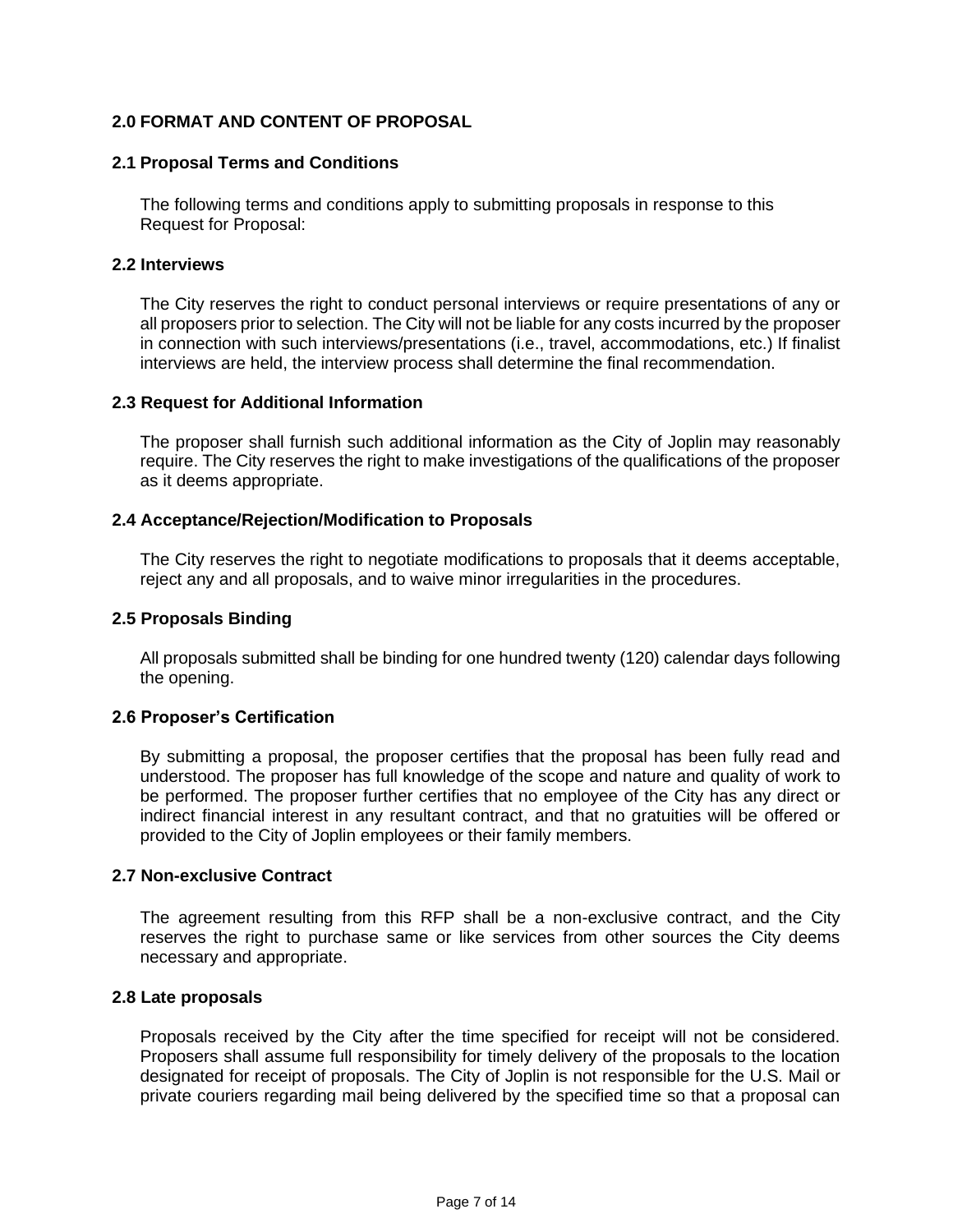be considered. All proposals will be received at the time and place specified and made available for public inspection when an award decision is made.

#### **2.9 Completeness**

All information required by the Request for Proposal must be supplied to constitute a legitimate proposal. The City of Joplin reserves the right to use any and all information presented in any response to the Request for Proposal. Acceptance or rejection of the RFP does not affect this right.

#### **2.10 Execution of Agreement**

It is anticipated the City will make their selection of a firm by January 31, 2022. The successful proposer shall enter into a contract with the City for the performance of work awarded to them and shall simultaneously provide any required bonds, indemnities and insurance certificates prior to the commencement of work. A copy of the sample agreement is attached. Failure to comply within the established deadline for submittal of required documents may be grounds for cancellation of the award.

# **3.0 SUBMISSION OF PROPOSALS**

In order for the City to adequately compare proposals and evaluate them uniformly and objectively, all proposals shall be submitted in accordance with this format. The proposal should be prepared simply and economically, providing straight-forward and concise information as requested.

#### **3.1 Proposal Due Date**

Sealed proposals with one (1) original and three (3) complete copies will be received at the Human Resources Department no later than 10:00 a.m. January 12, 2022. Proposals will not be accepted after this time. Proposals shall be addressed as follows:

**For Mail or Hand Delivery Only CITY OF JOPLIN MICHELLE DUCRE DIRECTOR OF HUMAN RESOURCES 602 SOUTH MAIN STREET JOPLIN, MO 64801 Submitted envelopes should be marked: "REQUEST FOR PROPOSAL NO. 2022-RFP-01: PERSONNEL RULES & REGULATIONS POLICY UPDATE"**

# **3.2 Amendments**

If it becomes necessary to revise or amend any part of this Request for Proposal, the City will furnish the revision by written Amendment to all prospective proposers who received an original Request for Proposal.

### **3.3 Proposal Evaluation Process**

The steps and activities in the proposal process will include the following: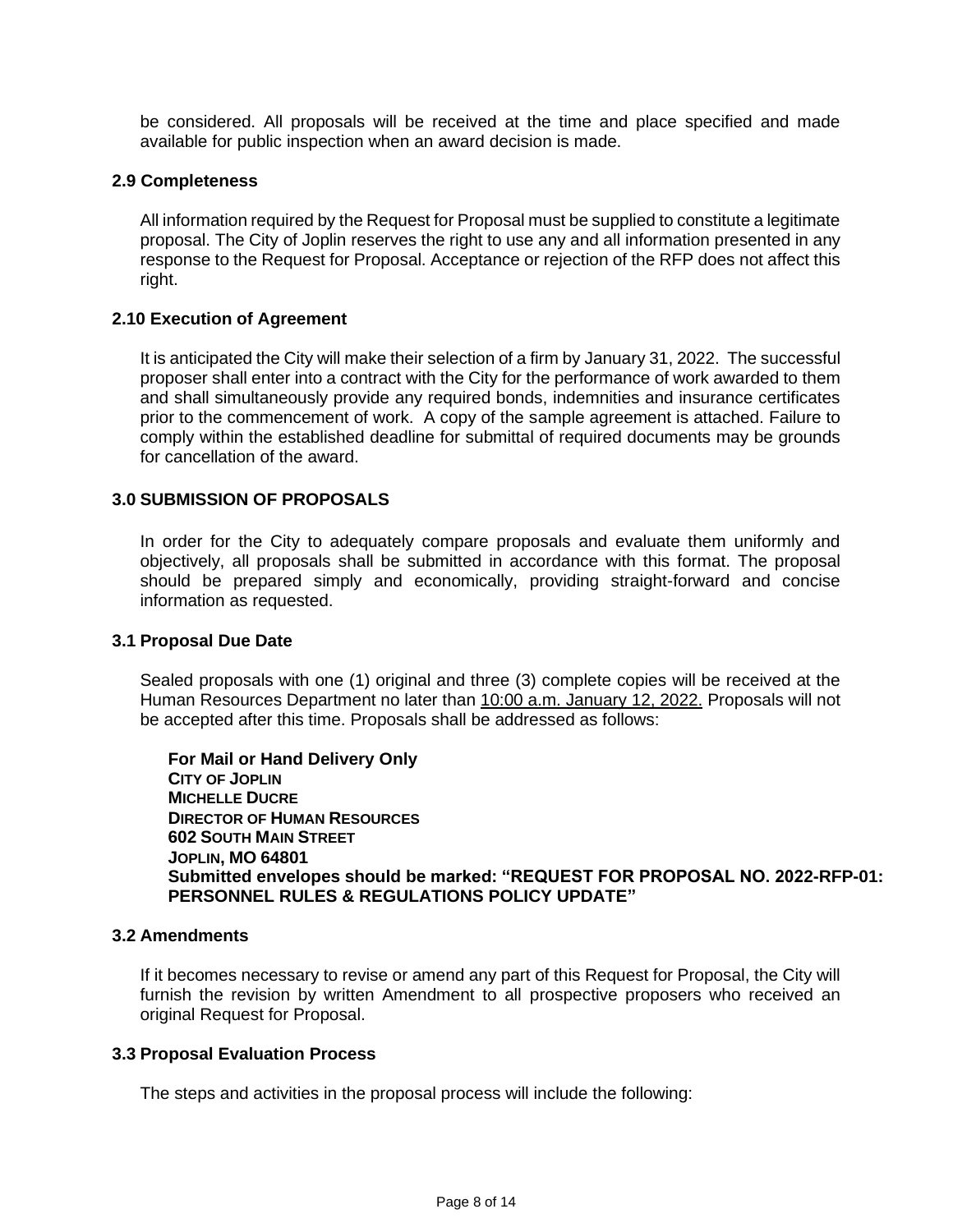- **3.3.1** The City will review and evaluate all proposals submitted in response to this Request for Proposals (RFP). The City shall conduct a preliminary evaluation of all proposals based on the information provided and other evaluation criteria as set forth in this Request for Proposals or as reasonably determined by the City.
- **3.3.2** The City will first review each proposal for compliance with the minimum qualifications and mandatory requirements of the RFP. Failure to comply with any mandatory requirements may disqualify a proposal.
- **3.3.3** Proposals will then be evaluated and rated in accordance with the evaluation criteria. A shortlist will be developed listing the highest ranked proposals.
- **3.3.4** The City will confer with all responsible proposers who have been short listed and may arrange, if necessary, for interviews/presentations by the short-listed firms. Interview evaluations will be based on the same criteria listed in this RFP, except for cost, and will be used to pick the final bidder.
- **3.3.5** The City reserves the right to conduct pre-award discussions and/or precontract negotiations with any or all responsive and responsible proposers who submit proposals determined to be reasonably acceptable of being selected for award. Proposers shall be accorded fair and equal treatment with respect to any opportunity for discussion and revision of proposals and such revisions may be permitted after submission of proposals and prior to award of a contract.
- **3.3.6** The City reserves the right to reject any and all proposals and to waive minor irregularities. The City further reserves the right to seek new proposals when such a procedure is reasonable and in the best interests of the City to do so.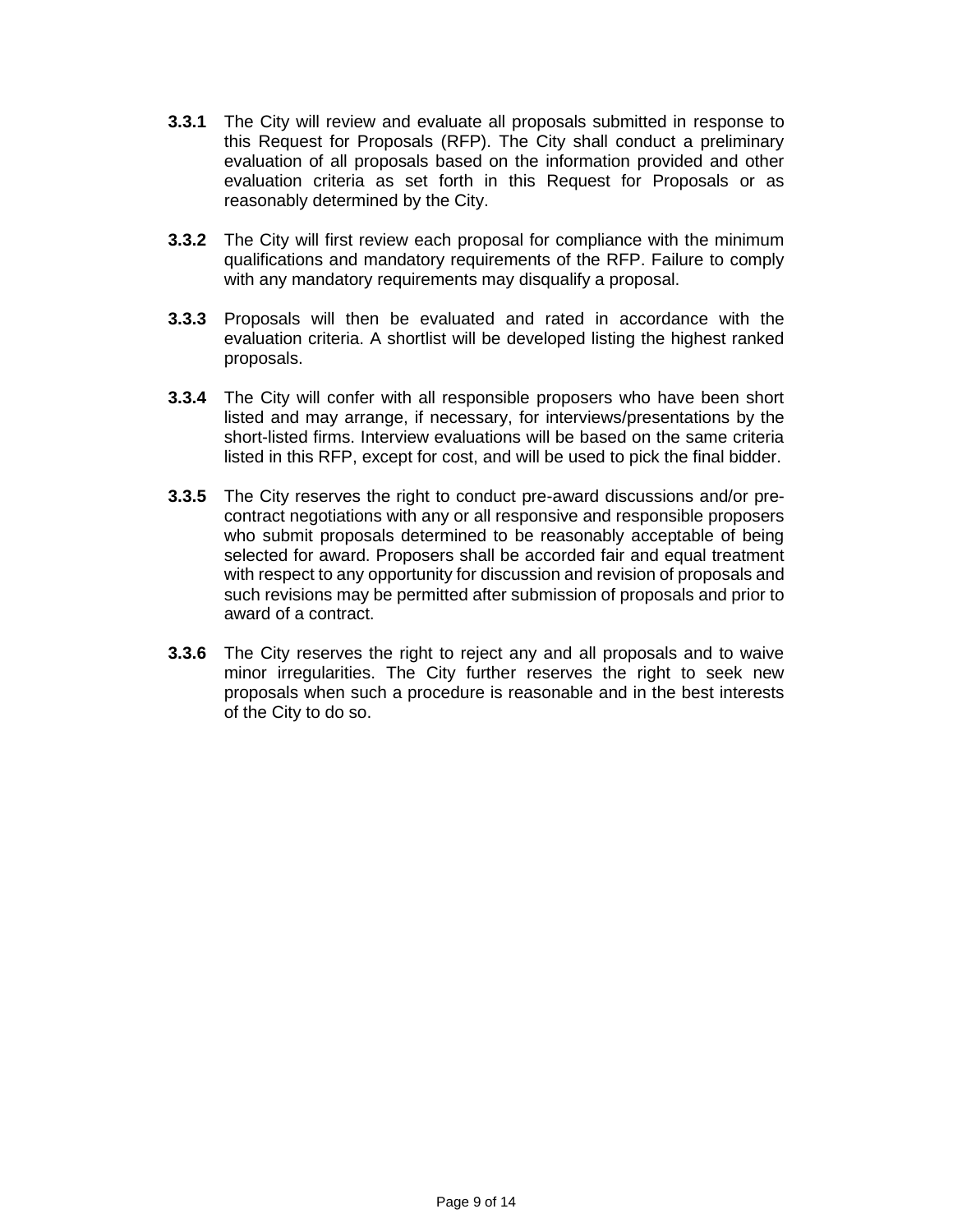"NOTICE: This Agreement is included as a sample only and should not be considered a final document. Any agreement between the City and a successful bidder may be significantly different than the agreement attached following legal review.

# **EXHIBIT A**

#### **CONTRACT NO.\_\_\_\_\_\_\_\_\_\_\_\_\_\_\_**

Human Resources Department 602 South Main Street Joplin, MO 64801 417-624-0820

**ADDRESS & PHONE OF CITY NAME, ADDRESS & PHONE OF CONSULTANT**

# **AGREEMENT**

**THIS AGREEMENT,** made and entered into this \_\_\_\_\_\_\_ day of \_\_\_\_\_\_\_\_\_\_\_\_\_, 2022, by and between the City of Joplin, a municipal corporation of the State of Missouri, hereinafter referred to as the "City" with offices at 602 South Main, Joplin, Missouri and Consultant hereinafter referred to as the "Consultant."

#### **WITNESSETH:**

**WHEREAS,** the City of Joplin desires to engage the Consultant to render certain services hereinafter described in Request for Proposal 2022-RFP-01 which Request for Proposal is attached hereto and incorporated herein as Exhibit A; and

**WHEREAS,** the Consultant submitted a proposal dated January 12, 2022 which proposal is attached hereto and incorporated herein as Exhibit B; and

**WHEREAS,** the Consultant has become the lowest and best Offeror for performing the services listed in this RFP attached hereto and incorporated herein as Exhibit A;

**NOW, THEREFORE,** the parties to the contract agree to the following:

- 1. The City agrees to engage the Consultant and the Consultant agrees to perform, in strict accordance with Exhibit A, and within the time specified therein.
- 2. The services of the Consultant shall commence only as authorized in writing by City purchase order or other written notice and shall be undertaken and completed as promised by the Consultant in Exhibit B.
- 3. The City agrees to pay the Consultant in accordance with the prices and terms set forth in Exhibit B for work authorized by City purchase order or other written Notice by the City upon presentation of proper invoice and inspection by the City of work completed by the Consultant.
- 4. All information, data, and reports as are existing, available, and necessary for the carrying out of the work, shall be furnished to the Consultant without charge, and the parties shall cooperate with each other in every way possible in carrying out the scope of services*.*
- 5. The Consultant shall fully coordinate its activities in the performance of the contract with the activities of the City.
- 6. The Consultant represents that Consultant will secure at Consultant's own expense; all personnel required to perform the services called for under this contract by Consultant. Such personnel shall not be employees of or have any contractual relationship with the City except as employees of the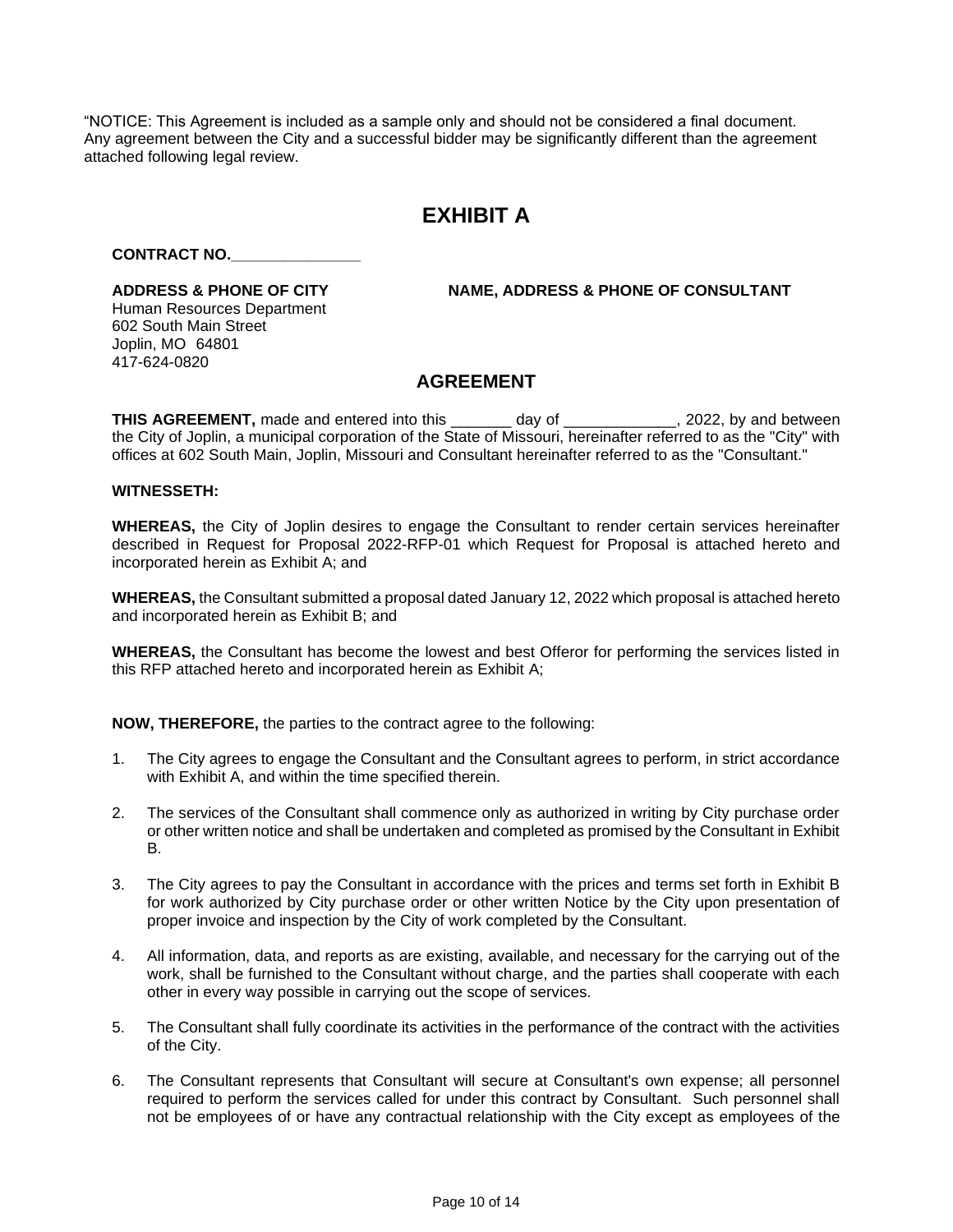Consultant. All the services required hereunder will be performed by the Consultant or under Consultant's direct supervision and all personnel engaged in the work shall be fully qualified and shall be authorized under state and local law to perform such services. None of the work or services covered by this contract shall be subcontracted without the written approval of the City.

- 7. **Termination:** If, through any cause, the Consultant shall fail to fulfill in a timely and proper manner Consultant's obligations under this contract, or if the Consultant shall violate any of the covenants, agreements, or stipulations of this contract, the City shall thereupon have the right to terminate this contract by giving written notice to the Consultant of such termination and specifying the effective date thereof, at least five (5) days before the effective day of such termination. The City may, without cause, terminate this contract upon 30 day's prior written notice. **In either such event, all finished or unfinished documents, data, studies, reports, or other materials prepared by the Consultant shall, at the option of the City become its property.** The Consultant shall be entitled to receive just and equitable compensation for any satisfactory work completed. Notwithstanding the above, the Consultant shall not be relieved of liability to the City for damages sustained by the City by virtue of any such breach of the contract by the Consultant.
- 8. **Assignment:** The Consultant shall not assign any interest in this contract and shall not transfer any interest in the same (whether by assignment or novation), without prior written consent of the City thereto. Provided, however, that claims for money due or to become due to the Consultant from the City under this contract may be assigned to a bank, trust company, or other financial institution without such approval. Notice of such assignment or transfer shall be furnished in writing promptly to the City. Any such assignment is expressly subject to all rights and remedies of the City under this agreement, including the right to change or delete activities from the contract or to terminate the same as provided herein, and no such assignment shall require the City to give any notice to any such assignee of any actions which the City may take under this agreement, though City will attempt to so notify any such assignee.
- 9. Any reports, data, or similar information given to or prepared or assembled by the Consultant under this contract which the City requests to be kept as confidential shall not be made available to any individual or organization by the Consultant without prior written approval of the City.
- 10. **Modification of Contract:** The Scope of Work to be done under the Contract shall be subject to modification and supplementation upon the written Agreement of the duly authorized representatives of the Contracting parties. No provision in the Contract shall be changed or modified without the execution of a formal amendment to the Contract, mutually agreed to by the City and the Consultant and processed through the Division of Purchases. Upon request by the City, the Consultant shall provide an estimate of cost of any additional work or services to be incorporated by a modification to the Scope of Work and the Contract.
- 11. **Contract Documents:** The agreement between the City of Joplin and the Consultant shall consist of (1) The Contract form which embodies the requirements contained herein, (2) the Request for Proposal, and any amendments thereto and, (3) the proposal, as accepted, submitted in response to the Request for Proposal. In the event of a conflict in language between the documents referenced above, the provisions and requirements set forth and/or referenced in the Contract shall govern over all other documents, and the Request for Proposal and amendments thereto shall govern over the Consultant's Proposal and amendments thereto. However, the City reserves the right to clarify any Contractual relationship in writing with the concurrence of the Consultant, and such written clarification shall govern in case of conflict with the applicable requirements stated in the Request for Proposal or the Consultant's proposal. In all other matters not affected by the written clarification, if any, the Request for Proposal shall govern. The Consultant is cautioned that the proposal shall be subject to acceptance without further clarification.
- 12. **General Independent Consultant Clause:** This agreement does not create an employee/employer relationship between the parties. It is the party's intention that the Consultant will be an Independent Consultant and not the City's employee for all purposes, including but not limited to, the application of the Fair Labor Standards Act minimum wage and overtime payments, Federal Insurance Contributions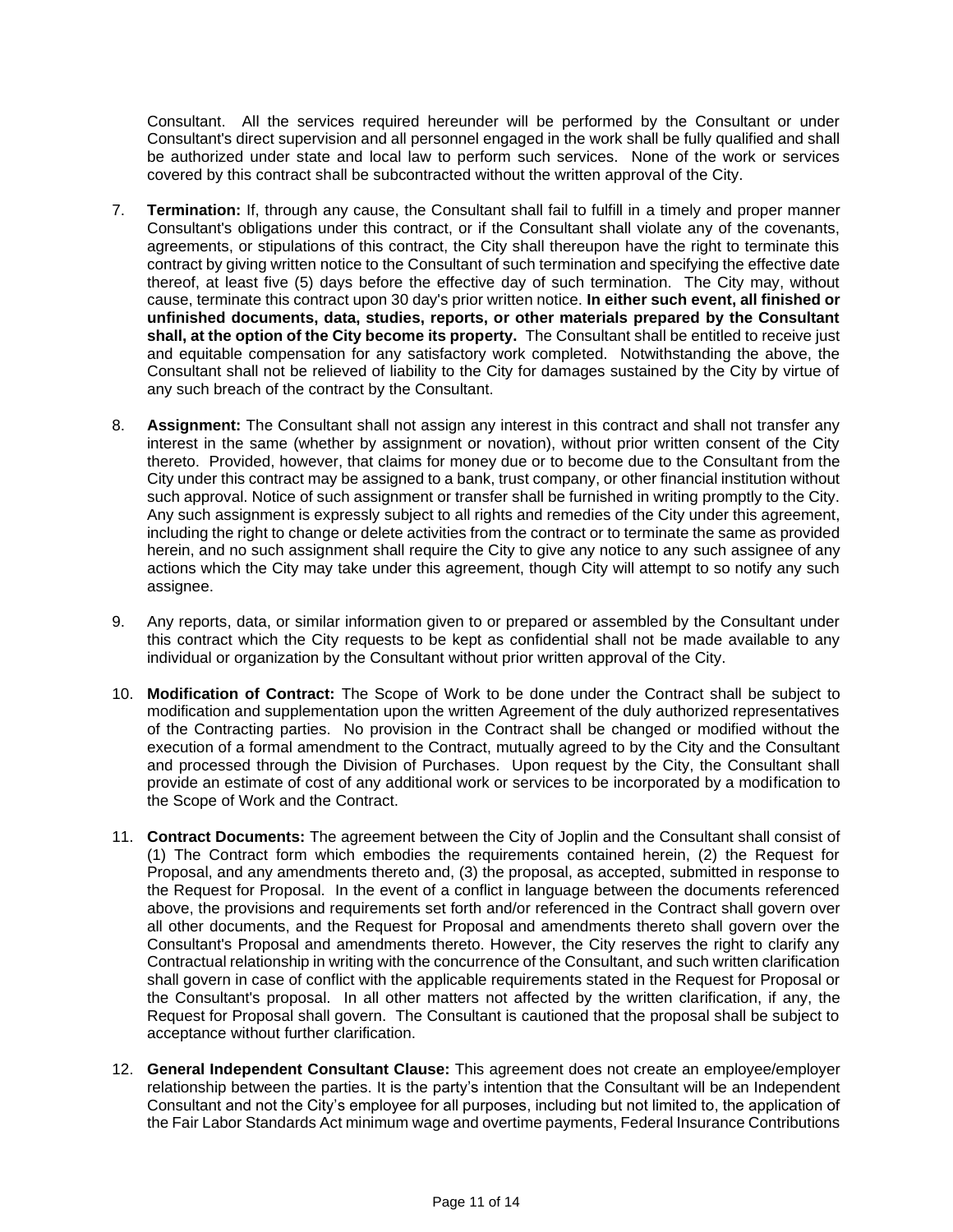Act, the Social Security Act, the Federal Unemployment Tax Act, the provisions of the Internal Revenue code, Missouri revenue and taxation laws, Missouri Workers' Compensation, and unemployment insurance laws. The Consultant will retain sole and absolute discretion in the judgment of the manner and means of carrying out the Consultant's activities and responsibilities hereunder. The Consultant agrees that it is a separate and independent enterprise from the public employer, that is has a full opportunity to find other business, that is has made its own investment in its business, and that it will utilize a high level of skill necessary to perform the work. This agreement shall not be construed as creating any joint employment relationship between the Consultant and the City, and the City will not be liable for any obligation incurred by the Consultant, including but not limited to unpaid minimum wages and/or overtime premiums.

- 13. The Consultant shall not be entitled to any of the benefits established for the employees of the City nor be covered by the Workers Compensation Program of the City.
- 14. **Certification of Non-Resident/Foreign Consultants:** If the Consultant is a foreign corporation or non-resident Consultant, it is agreed that the Consultant shall procure and maintain during the life of this contract:
	- A. A certificate of authority to transact business in the State of Missouri from the Secretary of State, unless exempt pursuant to the provisions of Section 351.570 RSMo.
	- B. A certificate from the Missouri Director of Revenue evidencing compliance with transient employer financial assurance law, unless exempt pursuant to the provisions of Section 285.230 RSMo.
- 15. **Nondiscrimination:** The Consultant agrees in the performance of this contract not to discriminate on the basis of race, color, religion, sex, sexual orientation, gender identity or expression, age, disability, marital status, citizenship, national origin, genetic information, or any other characteristic protected by law, or political opinion or affiliation, against any employee of Consultant or applicant for employment and shall include a similar provision in all subcontracts let or awarded hereunder.
- 16. Consultant covenants that it presently has no interest and shall not acquire any interest, direct or indirect, which would conflict in any manner or degree with the performance of services to be performed under this contract. The Consultant further covenants that in the performance of this contract no person having such interest shall be employed.
- 17. **Consultant's Responsibility for Subcontractor**: It is further agreed that Consultant shall be as fully responsible to the City for the acts and omissions of its subcontractor, and of persons either directly or indirectly employed by them, as Consultant is for the acts and omissions of persons it directly employs. Consultant shall cause appropriate provisions to be inserted in all subcontracts relating to this work, to bind all subcontractor to Consultant by all the terms herein set forth, insofar as applicable to the work of subcontractor and to give Consultant the same power regarding termination of any subcontract as the City may exercise over Consultant under any provisions of this contract. Nothing contained in this contract shall create any contractual relation between any subcontractor and the City or between any subcontractors.
- 18. The certificates of insurance, including evidence of the required endorsements of the policies shall be filed with the City of Joplin within ten (10) days of the date of receipt of the Award of the contract to the Consultant and prior to the start of work. All insurance policies shall provide thirty (30) days written notice to be given by the insurance company in question, prior to modification or cancellation of insurance. Such notices shall be mailed, return receipt requested to:

City Attorney City of Joplin 602 South Main Joplin, MO 64801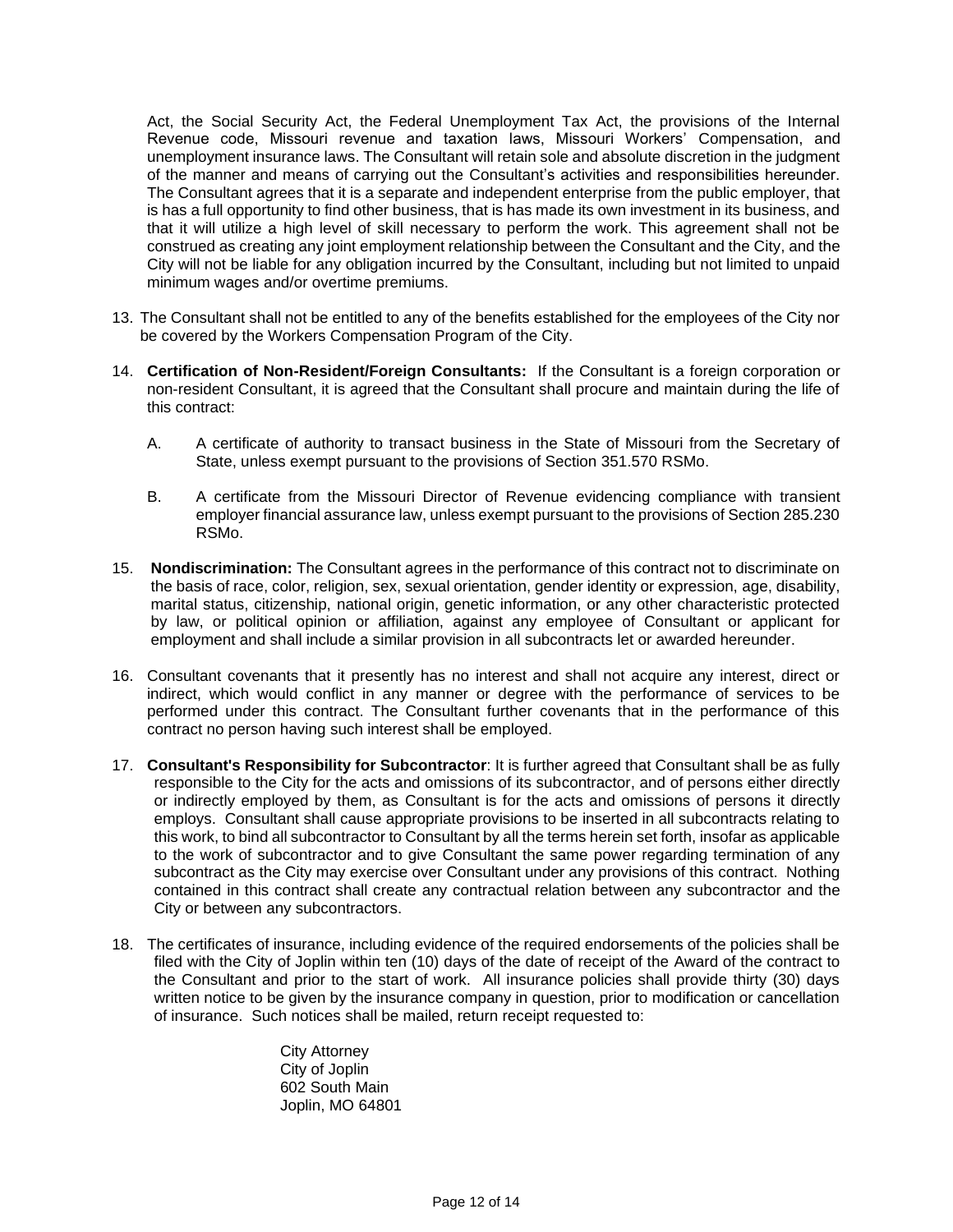#### 19. **Liability and Indemnity:**

- A. In no event shall the City be liable to the Consultant for special, indirect, or consequential damages, except those caused by the City's gross negligence or willful or wanton misconduct arising out of or in any way connected with a breach of this contract. The maximum liability of the City shall be limited to the amount of money to be paid or received by the City under this contract.
- B. The Consultant shall defend, indemnify and hold the City harmless, its elected or appointed officials, agents and employees from and against any and all liability, suits, damages, costs (including attorney fees), losses, outlays and expenses from claims in any manner caused by, or allegedly caused by, or arising out of, or connected with, this contract, or the work or any subcontract there under (the Consultant hereby assuming full responsibility for relations with subcontractors), including, but not limited to, claims for personal injuries, death, property damage, or for damages from the award of this contract to Consultant.
- C. The Consultant shall indemnify and hold the City harmless from all wages or overtime compensation due any employees in rendering services pursuant to this agreement or any subcontract, including payment of reasonable attorneys' fees and costs in the defense of any claim made under the Fair Labor Standards Act, the Missouri Prevailing Wage Law or any other federal or state law.
- D. The indemnification obligations of Consultant hereunder shall not be limited by any limitations as to the amount or type of damages, compensation or benefits payable by or for the Consultant, under any federal or state law, to any person asserting the claim against City, its elected or appointed officials, agents and employees, for which indemnification is sought.
- E. The indemnification obligations herein shall not negate, abridge, or reduce in any way any additional indemnification rights of the City, its elected or appointed officials, agents and employees, which are otherwise available under statute, or in law or equity.
- F. Consultant affirms that it has had the opportunity to recover the costs of the liability insurance required in this agreement in its contract price. Consultant's obligation under this agreement to defend, indemnify and hold harmless any person from that person's own negligence or wrongdoing is limited to the coverage and limits of the applicable insurance.
- 20. **Conflict of Interest:** No salaried officer or employee of the City and no member of the City Council shall have a financial interest, direct or indirect, in this contract. A violation of this provision renders the contract void. Any federal regulations and applicable provisions in RSMo. Chapter 105 shall not be violated.
- 21. **Entire Agreement:** This agreement, including the contract documents contained or referenced herein, constitutes the entire agreement between the parties. No modification, amendment, or waiver of any of the provisions of this agreement shall be effective unless in writing specifically referring hereto and signed by both parties.
- 22. **Waiver:** No provision of the contract documents shall be construed, expressly or by implication, as a waiver by the City of any existing or future right or remedy available by law in the event of any claim of default or breach of contract.
- 23. **Jurisdiction:** This agreement and every question arising hereunder shall be construed or determined according to the laws of the State of Missouri. Should any part of this agreement be adjudicated, venue shall be proper only in the Circuit Court of Jasper County, Missouri.
- 24. **Notices:** All notices required or permitted hereunder and required to be in writing may be given by first class mail addressed to Division of Purchases, 602 South Main, Joplin, Missouri, 64801, and the Consultant at the address indicated. The date of delivery of any notice shall be the date falling on the